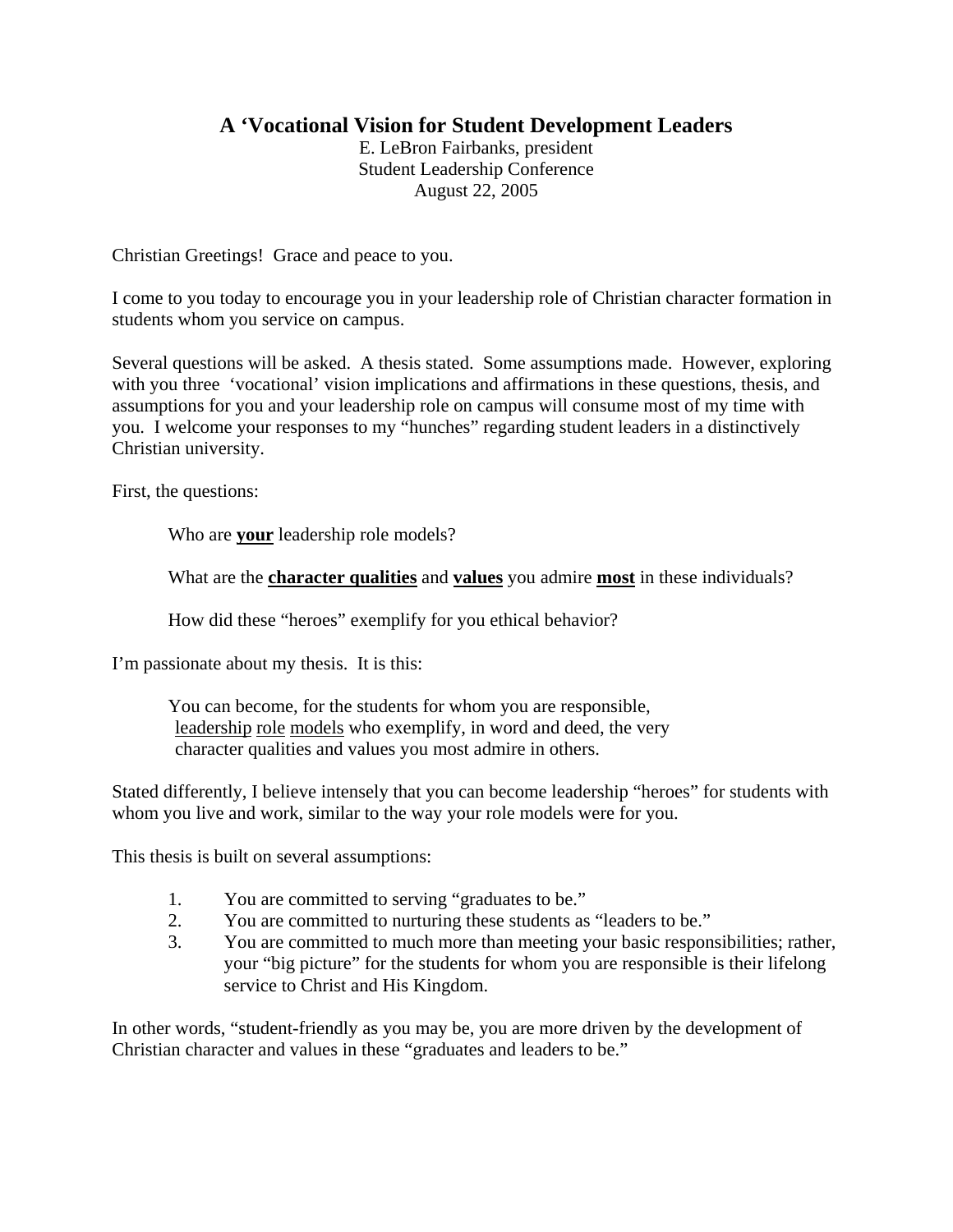This passion, grounded in these assumptions, set you apart from most of your counterparts in secular institutions. For you, these "driving forces," embedded in a 'vocational' vision, will hold you steady when pressures mount and student expectations rise. Because of this passion and perspective, you belong at the leadership "table" along side administrators and faculty when student development and leadership character issues are discussed.

I'm convinced that this emerging vocational vision will impact you profoundly as you seek to increase your leadership effectiveness with students. The motivation for serving students will be deeply theological. You are developing "graduates and leaders to be," for lifelong service to Christ and His Kingdom.

And, in the process, these students with whom you work will "pass on" to others what has been modeled before them! They, in turn, will become leadership role models for others as you were to them, and as others were to you!

This is what you "see" theologically when you work with the students for whom you are responsible on campus.

For this to happen, in the context of the minutia of your work on campus, what leverageproducing insights," or "driving forces," must be at work within you? What "vocational" affirmations must you make or theological vision must you "see" regarding the students with whom you work? I think there are at least three:

- 1. The PROOF of leading . . . is in the qualitative growth of the led, as individuals and as a community.
- *2.* The PURPOSE of leading . . . is to nurture good and godly character *(II Peter 3:11-12)* in the "graduates and leaders to be."
- *3.* The PROCESS of leading . . . is in modeling before students what it is we seek to "pass on" to them.

I want to explore with you more fully these "affirmations."

### **Affirmation #1:**

### **The Proof of Leading . . . is in the qualitative growth of the led -- as individuals and as a community of faith.**

The late Dr. Harold Reed, in his excellent book, *The Dynamics of Leadership*, stated,

"Leadership is known by the personalities it enriches, not by those it dominates or captivates. Leadership is not a process of exploitation of others for extraneous ends. It is a process of helping others to discover themselves in the achieving of aims, which have become intrusive to them. The proof of leading is in the qualitative growth of the led as individuals and as group members."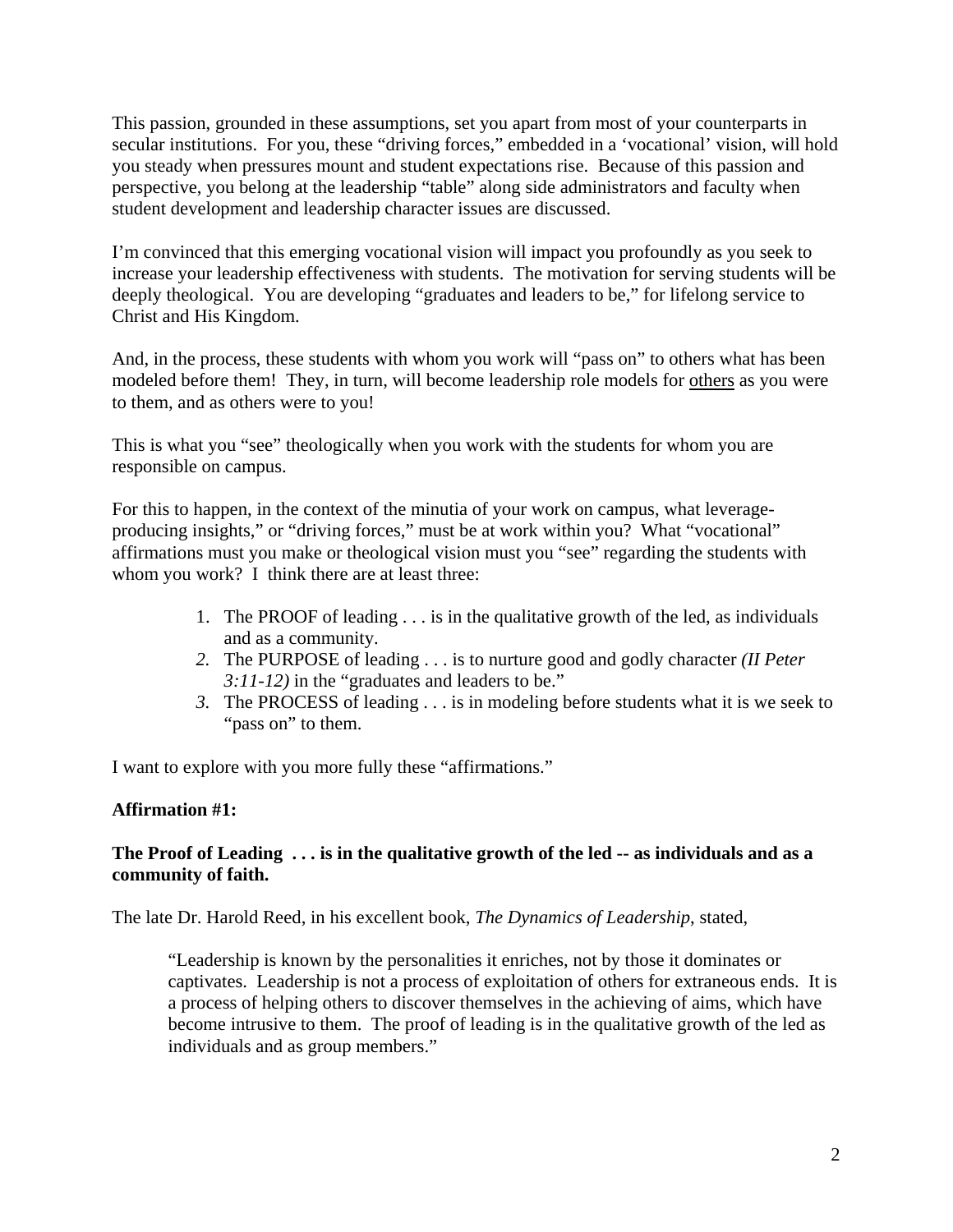"Your care for others is your measure of greatness." What a profound concept! Again, "your care for others is your measure of greatness."

Who are **your** leadership heroes? I surmise that, what other qualities the individuals possessed, those individuals "enriched" you. You felt better when you left their presence. Stronger. More confident. Assured you could do what was asked of you.

Why is it that we feel very "small" when we leave the presence of some persons; and very "big" when we leave the presence of others? I want to lead and interact with others so that the latter characterizes me.

The late Robert Greenleaf, in his classic text, *Servant Leadership*, asks the difficult question: "do those served grow as persons; do they, while being served, become healthier, wiser, freer, more autonomous, more likely themselves to become servants?"

Greenleaf and Reed prods us to explore the rich relationship between the leader and the led. Particularly, these men are passionate about values, goals, and attitudes necessary for a leader to exemplify in order to bring out the best in those served, and equip them to grow as persons, more likely themselves to become servants. The question for those of us who work with students is this: How can we lead and work with students in such a way that they grow in their faith and mature in this process?

My definition of leadership, in part, affirms that:

"leadership is humble service to others…for the purpose of enabling them, through teaching and example…to live their lives under the Leadership of Christ, to understand, accept, and fulfill their ministry to each other, their vocation (calling) and responsibility in their assignment, and their mission to the world."

Kouzer and Posner state that "Leadership is an affair of the heart, not of the head."

They continue,

"We suspect the best kept secret of successful leaders is love: being in love with leading, with the people who do the work, with what their organizations produce, and with those who honor the organizations by using it's work. Leadership is an affair of the heart, not of the head." *(The Leadership Challenge, 1995)* 

Over the years, I have been influenced in my understanding of leadership by the late Roman Catholic theologian Henri Nouwen. In his book entitled, *Compassion,* he talks about caring for others. His words are instructive to us as leaders.

The word "care" finds its root in the Celtic term "kara," which means lament. The basic meaning of care is "to grieve, to experience sorrow, to cry out with." I am struck by the background of the word "care" because we tend to look at caring of the strong toward the weak, of the powerful toward the powerless, of the "haves" toward the "have-nots."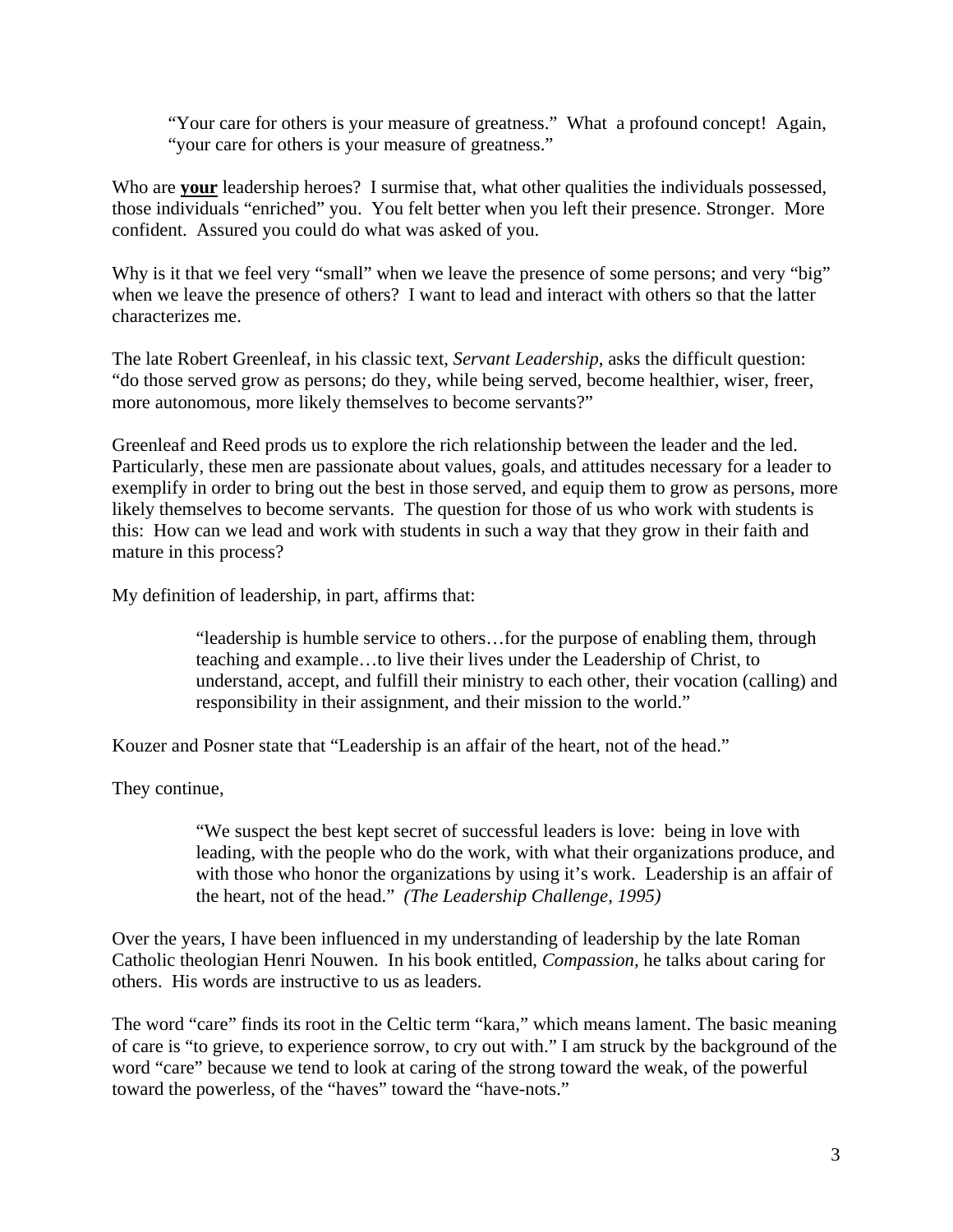#### **I am coming to understand that compassion is not a skill in which we acquire. Rather, it is a quality of the human heart which must be revealed.**

Nouwen often stated that you cannot get a Ph.D. in caring. He helped me to realize that when we see the other person and discover in that person gentleness, tenderness, and other beautiful gifts, which he or she is not able to see, then our compassionate heart is revealed!

#### What a profound thought! **Our compassionate heart is revealed as we enable others to see what they have not, nor cannot, see in themselves!**

Nouwen also opened my eyes to the rich practice of hospitality as a way of life fundamental to Christian tradition for seventeen hundred years of the Christian church. It is a concept which has the potential of transforming relationships with those with whom we live and work.

Traditionally, the term "hospitality" is not limited to receiving a stranger into our homes – although it surely includes this dimension. Fundamentally, it is a core attitude toward others, which can be expressed by a great variety of behaviors. Hospitality, biblically understood, challenges us to relate to others as if we were relating to Christ Himself.

"Hospitality" means primarily the "creation of free space" – making room where the strange and the stranger can enter and become a friend. It is being to others with whom you live and work, a "living witness of the risen Christ." The gift of hospitality is the opportunity we provide for the guest, the stranger, the friend or co-worker to find his or her own way, even in the context of differences of thought or behavior that may exist.

With this perspective, the attitude of hospitality helps us to make room or create space for those with whom we live and work. It often provides the opportunity for those individuals to enter into deeper contact with himself, or herself, with others, and with God. The result is often a healing relationship and the creation of a community of workers.

As we cultivate the leadership art of hospitality, biblically and theologically understood, we often serve "angels of God" without even knowing it. It is an art we need to nurture.

Former pro basketball star James Worthy affirmed, regarding his University of North Carolina basketball coach, Dean Smith, "My development as a person was as important to him as my development as a player." Again, Reed reminds us, "Leadership is known by the personalities it enriches, not by those it dominates or captivates." The proof of leading is reflected in the qualitative growth of the led -– individually and as group members.

#### **Affirmation #2:**

**The Purpose of Leading . . .is to nurture good and godly character (II Peter 3:11-12) in the "graduates and leaders to be."**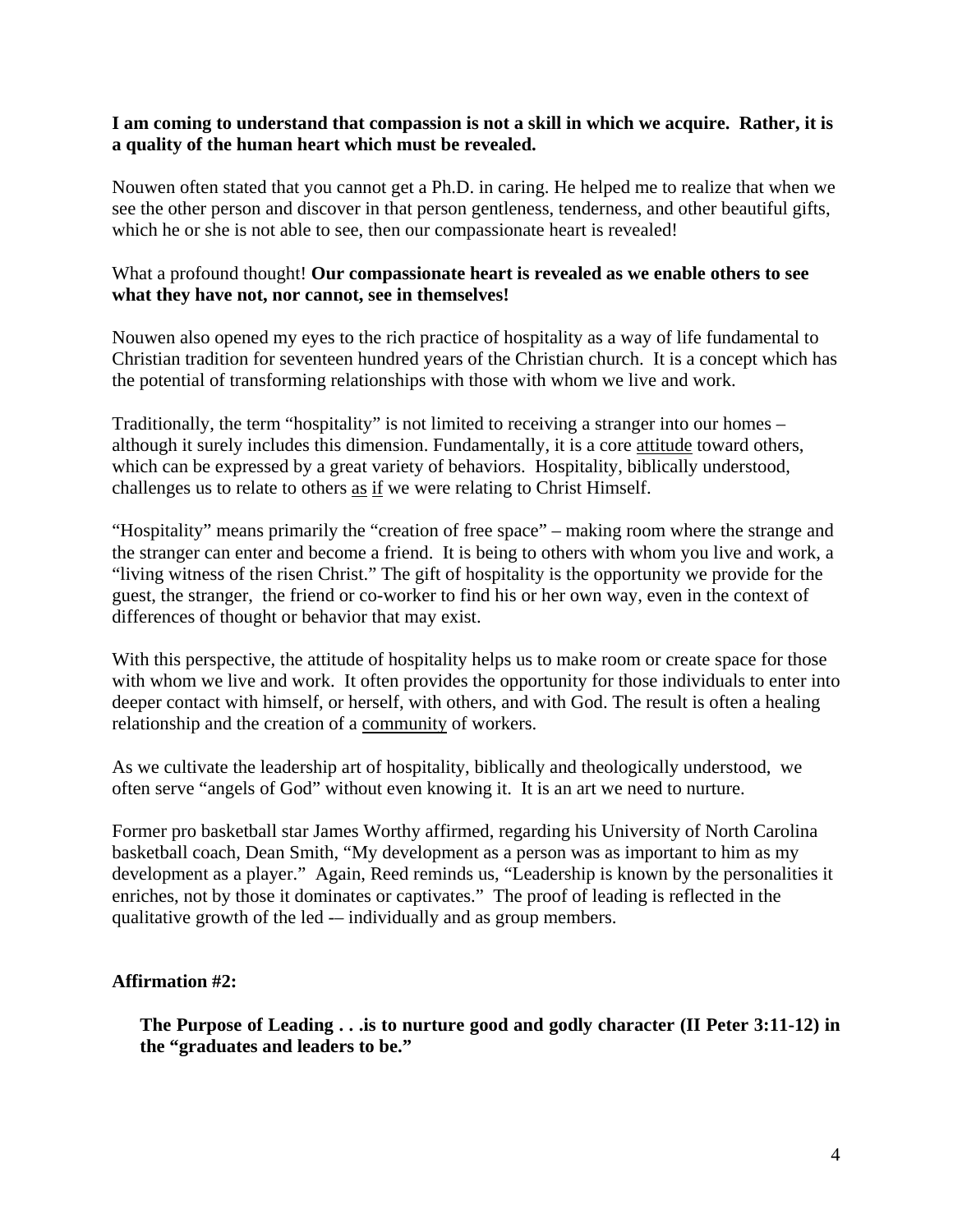In the New Testament, Peter asks the character question: "What sort of people ought we to be?" *(II Peter 3:11-12)* He is quick to give his answer: "Men and women of good and godly character."

D. L. Moody once wrote, "If I take care of my character, my reputation will take care of itself." Character is different from reputation. Listen to William Davis discuss the difference:

> Reputation is what you are supposed to be; character is what you are…. Reputation is what you have when you come to a new community; character is what you have when you go away. Reputation is made in a moment; character is built in a lifetime…. Reputation makes you rich or makes you poor; character makes you happy or makes you miserable…. Reputation is what men say about you on your tombstone; character is what the angels say about you before the throne of God.

Character does count! Character is who we are when <u>no one else</u> is around and who we are in the pressure times of our lives. Character is the sum total of our values, priorities, commitments and decisions. Character springs from the core values by which we build our lives. Character captures what it is we most want our children to inherit from us. Character is always the wellspring and foundation of our outward actions.

Peter identifies the character qualities he believes are necessary for us to be effective in our work and to become leaders of "good and godly character." He mentions the qualities of faith, goodness, knowledge (or discernment), self-control, perseverance, godliness, brotherly kindness, and love. *(II Peter 1:5-9)*

This list parallels another list in Ephesians 4:2 – "humility, gentleness, patience and kindness."

The Old Testament prophet Micah *(6:8)* asked, "And what does the Lord require of you but to act justly, to love mercy, and to walk humbly with your God."

These character qualities characterize us at our best and convict us at our worst.

Too often, I'm afraid people around us see or hear the opposite of the above mentioned character qualities. I am convicted when my colleagues hear or see from me a cynical tongue, a judgmental spirit, a negative attitude, a condescending demeanor, manipulation, lying, cheating, or immorality.

These negative attitudes and behaviors, if we do not guard against them, can eat us – and our coworkers – alive!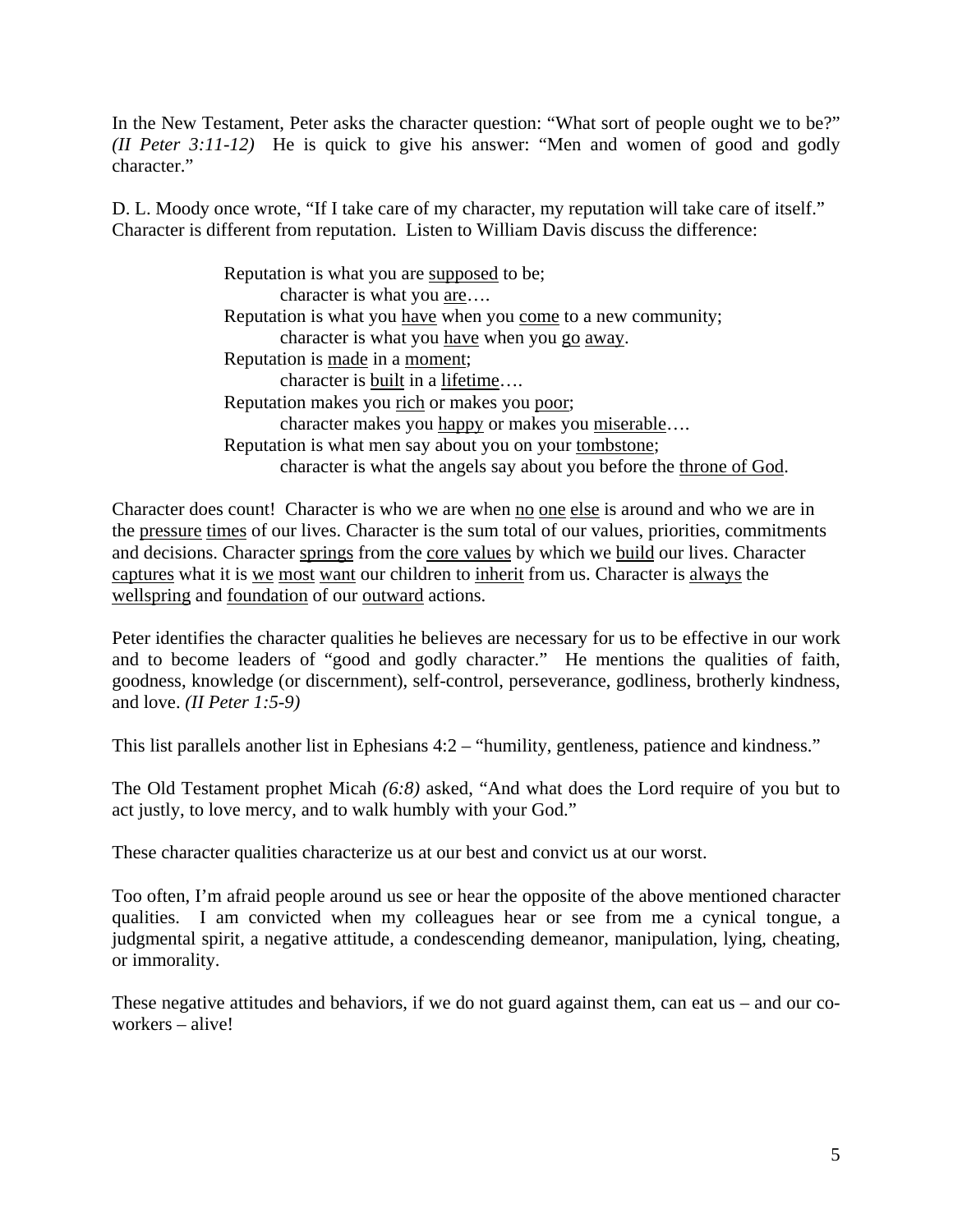Dr. Francis Hesselbein, executive editor of *Leader to Leader* publication, stated recently at a conference I attended, "Leadership is about who you are, not what you do." Have you identified **your** personal foundational values by which you desire to live your lives?

The second of three foundational values for Mount Vernon Nazarene University affirms:

We respect others. Therefore, we value and stand for...

- 1. A Magnanimous Spirit
- 2. A Servant Mentality
- 3. A Trustworthy Character
- 4. A Positive Influence
- 5. A Courteous Response
- 6. A Giving Motivation
- 7. An Appreciative Attitude

These are leadership character qualities, and again, characterize us at our best and convict us at our worst. They express some core values if we want to grow personally and professionally and if we want to help our colleagues to grow.

Character springs from the core values by which we build our lives and nurture others. At our best and when we are truest to our leadership purpose, leadership character development in ourselves and in those around us is the heart and soul – the driving force and passion – of leading at Mount Vernon Nazarene University.

## **Affirmation #3:**

### **The Process of Leading . . . is in modeling before our students what it is we seek to "pass on" to them.**

With this affirmation, we are confronted with communicating a lifestyle that is self-giving to the core. But how do you communicate to future leaders a lifestyle? How do you teach commitments, priorities, values, and disciplines? How do you "pass on" a leadership lifestyle that reflects a passion for the qualitative growth of the led and a pursuit for character development in the leaders and also the led? How do you teach a lifestyle?

Whatever else it means, it demands taking seriously the principle of imitation, or modeling, before the led what it is we seek to pass on to them.

### Gandhi said, "**We** must be the **change** we seek to **produce** in **others**."

What is it about ourselves as leaders do we want our students, colleagues and co-workers to catch from us? We want our people to catch a servant spirit, committed to motivating, equipping and enabling them to serve others in the name and place of Jesus. This is success for the Christian servant leader.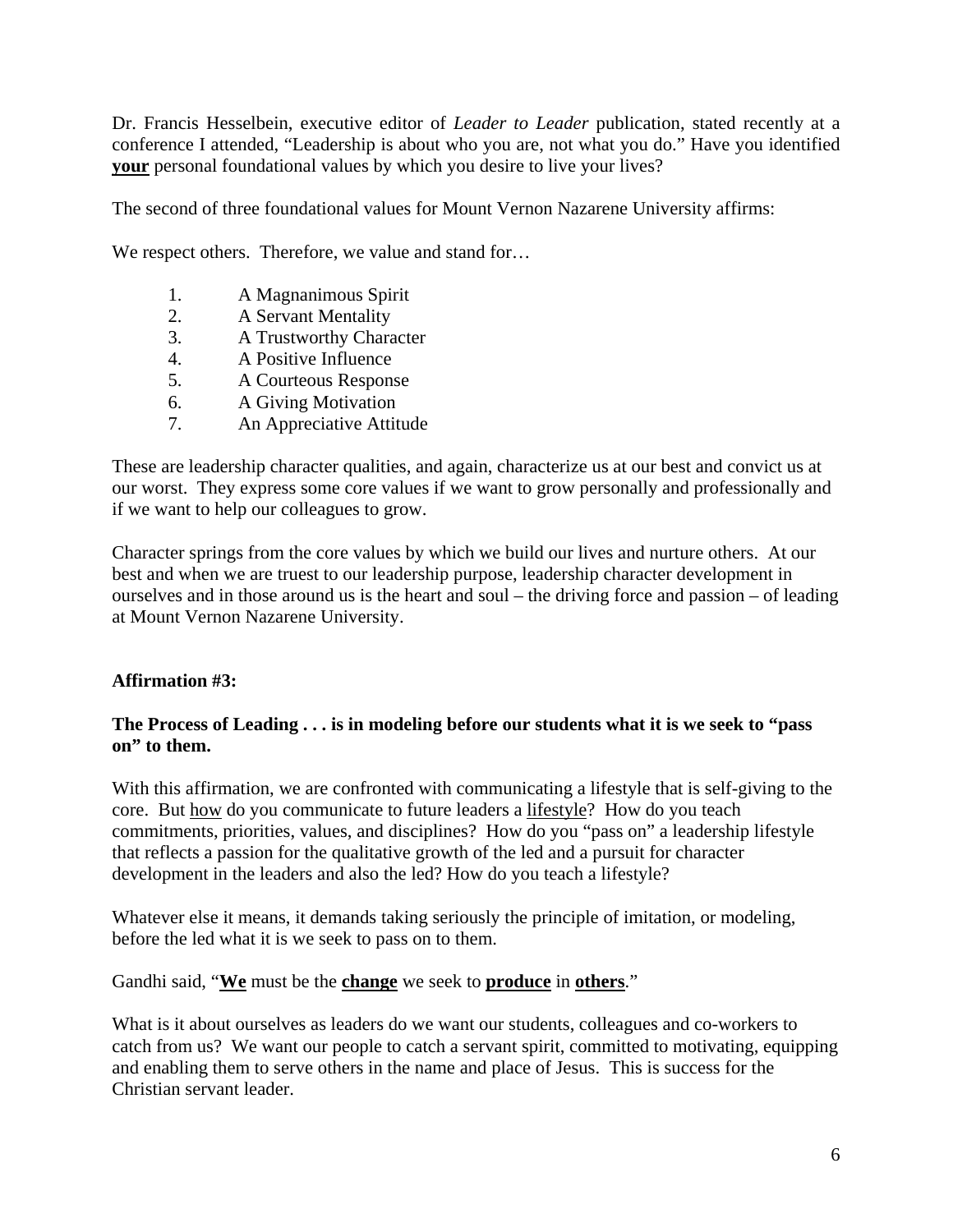And it is more **caught** than taught!

Modeling or "exampling" is related to mentoring. Mentoring, according to Bob Beihl in his book, *Mentoring*, "is a lifelong relationship in which a mentor helps his protégé reach her or his God-given potential." A mentor communicates in word and deed that **character** is more important than comfort. Mentors communicate more by example than by words the truth that those whom I serve need me to be available to them, not to prove how valuable I am to them. We can be known as individuals who go around doing good.

Five questions I ask myself frequently in my personal lifelong pursuit of leadership character development:

- 1. Will this action strengthen me spiritually?
- 2. Would I want my wife, my son, or my best friend to copy this action of mine?
- 3. Does this action violate a biblical principle?
- 4. Does this action strengthen the body of Christ?
- 5. Would an unbelieving friend be attracted to Christ and the Christian faith by my behavior?

I like to ask these basic mentoring questions to individuals or groups with whom I work:

What kind of future do you envision for your ministry assignment?

What are your dreams for yourself or for the group of individuals for which you are responsible?

How are you doing, personally?

How are you progressing in your ministry assignment?

How can I help you?

Questions I ask periodically to the leadership team at MVNU (to whom I feel a keen mentoring responsibility) are:

- 1. Has your faith been strengthened or weakened as a result of your work at MVNU?
- 2. In what ways do your spiritual gifts match the responsibilities assigned to you?
- 3. With which of the MVNU core values (see booklet, *"For This We Stand"*) do you agree with most? Least? Which one needs strengthened or eliminated?
- 4. What questions do you have for me?
- 5. How may I help you?